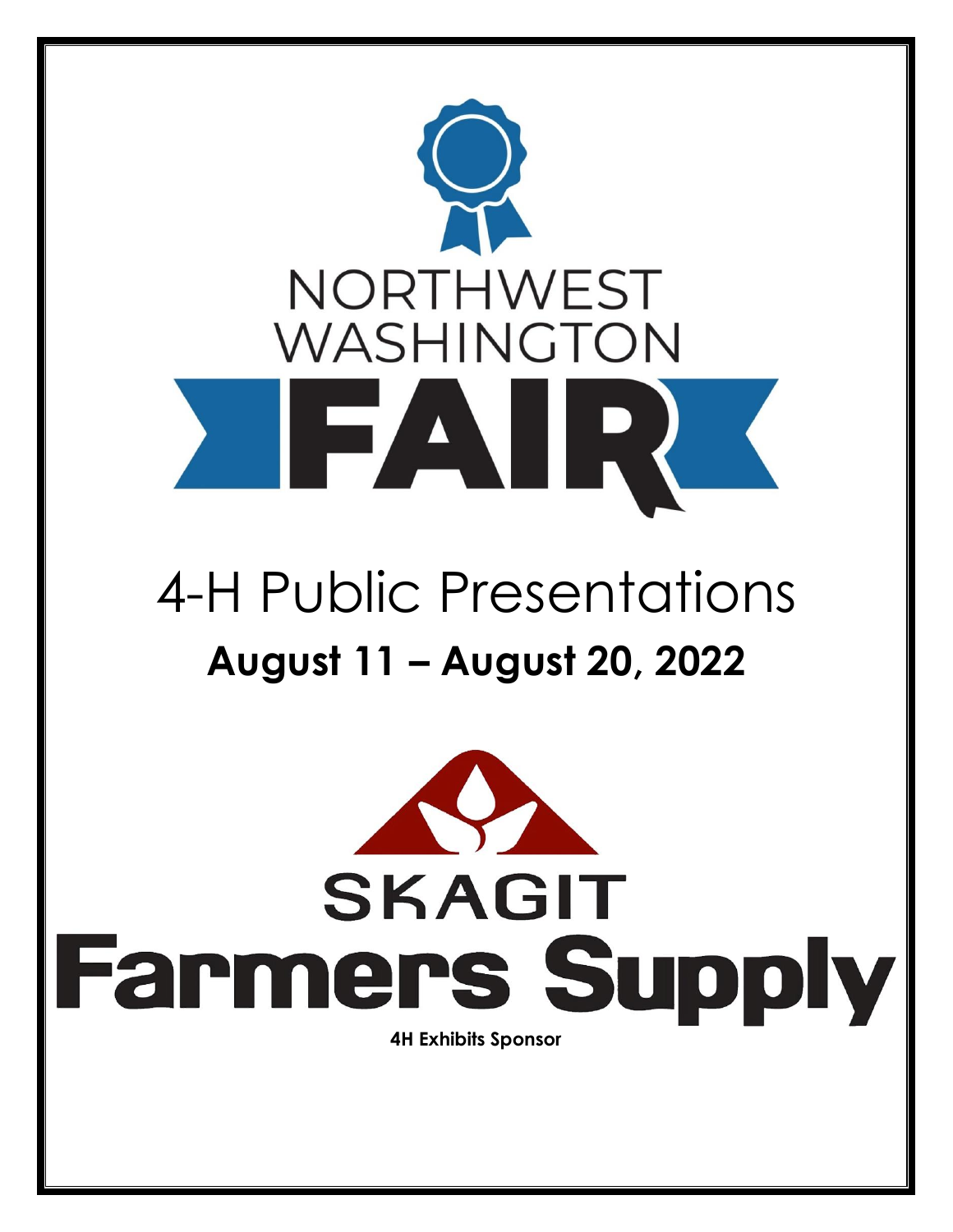**The Northwest Washington Fair & Event Center** 1775 Front Street Lynden, WA 98264 Phone: 360-354-4111 Website: nwwafair.com

**FAIR PERSONNEL**

Fair Manager Selena Burgess

Kelly Mayberry

Competitive Exhibit Supervisor

Competitive Exhibit Assistant/Livestock **Coordinator** 

Email: [kelly@nwwafair.com](mailto:kelly@nwwafair.com) Phone: (360)354-4111 ext.209

Lacey Biemold Email: [entries@nwwafair.com](mailto:entries@nwwafair.com) Phone: (360)255-9702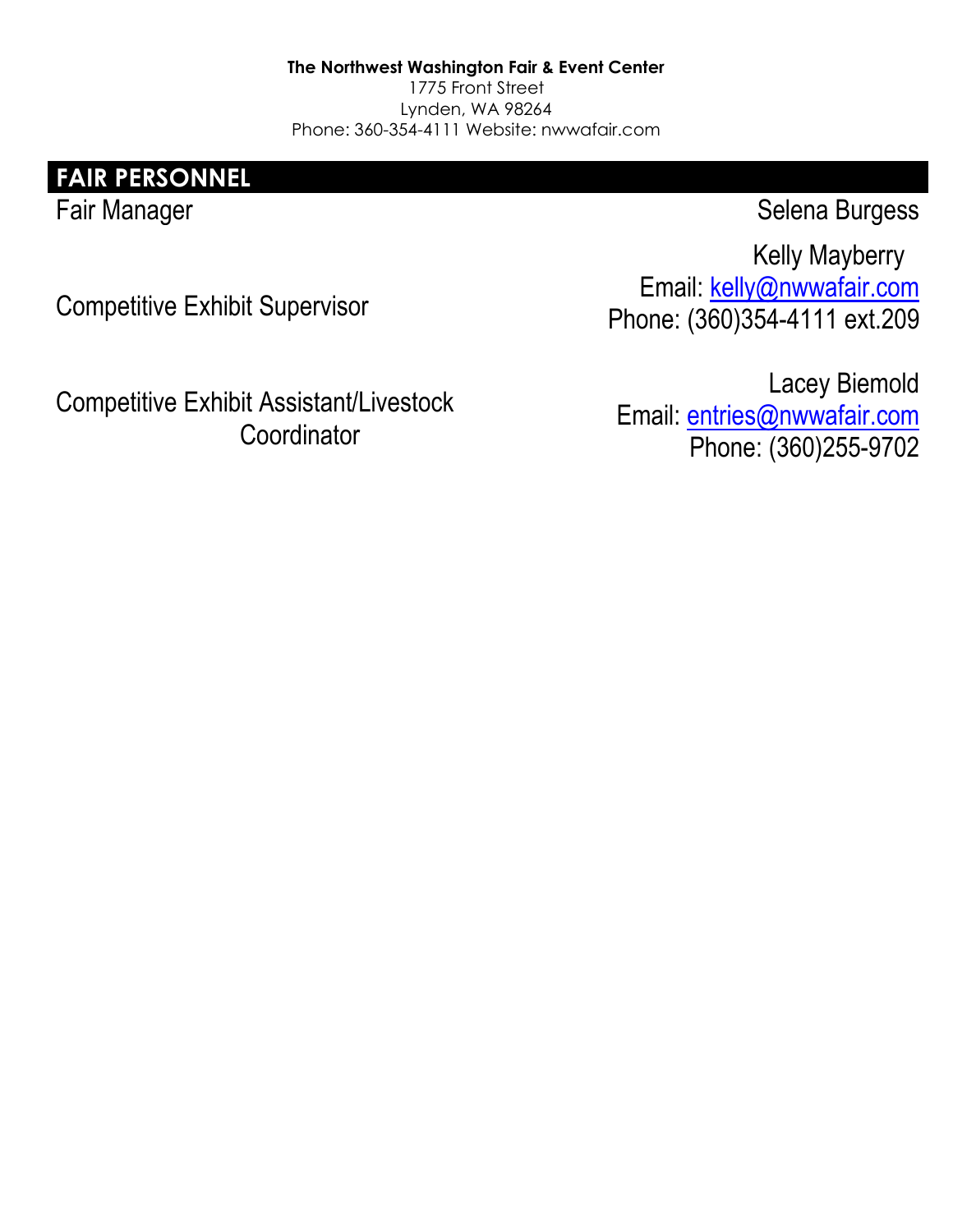### **EXHIBIT RULES & REGULATIONS**

All entries must be registered on-line. This will be required for all exhibits and exhibitors that are entered in the fair. If you don't have access to a computer, then the library is your best option. There will also be a computer available for use at the fair office during normal business hours.

1. FAIR HOURS: 10 AM to 10:00 PM Monday through Saturday. Only exhibitors and workers with passes will be allowed through the gate before or after these hours. No exhibitors will be allowed in barns without superintendent permission outside of barn hours.

2. No parking on fairgrounds. No vehicles allowed on fairgrounds between 8 a.m. and 11 p.m. Monday through Saturday.

3. Exhibitor's and worker's passes will be available only to persons whose presence is required every day.

4. No person shall incur any financial obligation whatsoever against the Fair without first obtaining a requisition from the Manager.

5. Any persons handling or taking any exhibits that do not belong to them may be prosecuted according to the law.

6. The management shall have the general supervision of the grounds and the entire exhibition, control of the police regulations, and entrance and exit gates.

7. Should there be any disputes or misunderstandings which none of the By-Laws, Rules and Regulations will govern, whether in connection with judging or otherwise, they shall be referred to the Board of Directors whose decision shall be final.

8. The management reserves the final and absolute right to alter, interpret, or change the rules and regulations as may become necessary; also to determine all matters, questions, and differences that may arise in/or out of an incident at the Fair.

9. The Fair will use every precaution in its power for the preservation of all articles and stock on exhibition, but will not be responsible for loss or damage. Which, in the case the protest is not sustained, is forfeited and is added to the funds of the Fair.

### **10. ALL ENTRIES:**

A. Are required to be entered on-line by deadline listed in each department, or on entry days as specified in

department rules. B. Must be entered in the name owner/maker whose name must be endorsed on the entry card.

C. Close at the time designated in the rules of each department.

D. Must be in place and in final proper condition for the exhibition as specified in the department rules.

E. Exhibits shall be considered unclaimed thirty (30) days following the last day of the Fair and will be considered property of the Northwest Washington Fair Association. Any cost related to disposal will be passed on to the exhibitor. It is the full responsibility of the exhibitor to pick up their exhibit prior to such disposal and the Fair is not obligated to notify the exhibitor of the unclaimed exhibit.

F. Entries not picked up on Sunday at the specified time will remain in buildings which may be unlocked with no security.

- G. Entries moved or removed before the Sunday release time will forfeit all premiums.
- H. Entries will not be accepted by office staff with the exception of animal entry forms. .

I. Departments will not accept entries except at the published times and dates.

J. You need only ONE exhibitor number for ALL your entries at the fair.

K. Ribbons will only be available at pick-up/release time. They cannot be mailed and are not available at the office.

11. No animal or article will be allowed to compete for more than one premium, nor shall be entered in more than one class, except as one of a herd, or cows for milk, group classes, and/ or showmanship.

12. Open Class livestock are eligible to compete for premiums in the purebred class must be accompanied by a certificate of registration.

13. Only blue and red ribbon winners in 4-H and FFA are eligible to enter Open Class Cattle.

14. 4-H and FFA may enter Open Class cattle provided there is a minimum of ten open class cattle per breed or two exhibitors.

15. If it be ascertained that any exhibitor or spectator shall attempt to interfere with the judge in the performance of his/her duty in any matter, or shall refuse to accept the awards made, they shall be disqualified from further competition and shall forfeit any premiums and ribbons already awarded.

16. An exhibitor who may desire to enter a protest must enter such protest in writing previous to the closing of the show and must deposit \$5.00 with the Superintendent Coordinator for review with management.

17. Any person knowingly violating the rules of the Fair may forfeit any premium that may be awarded to them.

18. No alcoholic beverages allowed on fairgrounds with the exception of designated areas. Exhibitors breaking this rule will forfeit all fair premiums.

19. No animals shall be withdrawn from the Fair before 10 p.m. Saturday (or specified time of department) of the Fair. No articles or exhibits are to be removed from the buildings until Sunday after closing of the Fair. Exhibits so withdrawn forfeit all claims to premiums.

20. Exhibitors of animals, machinery in motion, and other exhibits liable to occasional accidents, injury, or damage to persons coming in contact herewith shall guard their exhibits in such a way as to protect the public. Such exhibitors shall indemnify the Fair from and against any claims and demands, costs, charges, and expenses which may be incurred by reason of any accident.

21. Under no circumstances will anyone remove from the fairgrounds any grain, hay, straw or milk.

22. The objectives of the Northwest Washington Fair Association shall be to hold an annual Fair in Lynden, Washington; and to engage in any lawful use, thereby promoting the agricultural, educational, business and cultural growth of Northwest Washington.

#### **PREMIUM INFORMATION**

1. ALL premium checks will be mailed no later than September  $30<sup>th</sup>$ , of the current year, and must be cashed by December 1st of the current year.

2. If you have questions about your entries or premium check, please email us at [entries@nwwafair.com](mailto:entries@nwwafair.com). We will respond to your email within 1-2 business days.

3. ALL premium checks must be cashed by December 1 of the current year issued. No checks will be reissued after December 1 of current year.

4. Any error in the records of premiums caused by oversight or neglect shall be subject to correction whenever proof is furnished to the fair office that a mistake has been made. Errors and checks not received in the mail by November 1st of current year should be reported via either email a[t entries@nwwafair.com](mailto:entries@nwwafair.com) or in writing to the Fair office at 1775 Front Street, Lynden, WA 98264.

5. Checks that are lost or damaged will be subjected to a \$35.00 fee for canceling and replacing a check.

6.**1099 Information:** If you exceed \$600.00 in total premiums, you will need to file a W-9 form. These are available in the fair office. Premium checks will not be issued unless we have the completed W-9 form.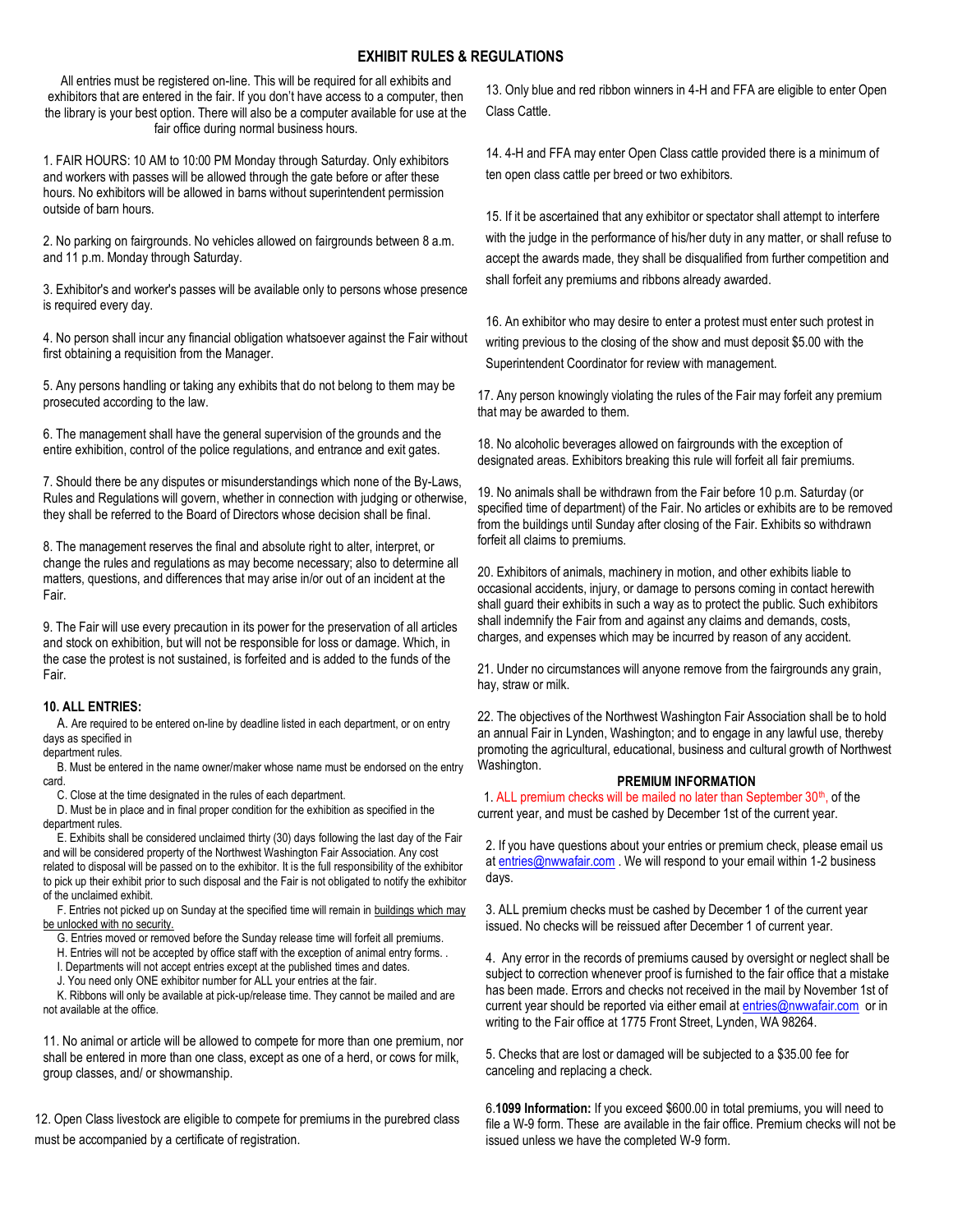## **4H PUBLIC PRESENTATIONS**



**SUE DYKSTRA SUPERINTENDENT 360-815-2906**

**[momathome@comast.net](mailto:momathome@comast.net)**

**Entries can be placed on-line until July 18th.**

| 4-H & FFA EXHIBITORS:                                                         |
|-------------------------------------------------------------------------------|
| <b>4-H FFA GATE ADMISSION:</b>                                                |
| Parents of 4-H & FFA Season Pass \$30                                         |
| 4-H & FFA Youth Helpers - \$20.00 for a 4-H/FFA Pass                          |
| 4-H Leaders & FFA Advisors will receive (1) Complimentary 4-H/FFA Season Pass |

To place an on-line entry,[:http://nwwafair.fairwire.com/](http://nwwafair.fairwire.com/)

## **All entries must be registered on-line. This will be required for all exhibits and exhibitors that are entered in the fair. If you don't have access to a computer, then the library is your best option.**

1. Public presentation entries must be placed on-line by July 18th to receive premiums. Those received after July 18th will receive ribbons only.

2. Check with your main club leader about registering for a public presentation time.

3. Be sure to specify where you want to give your presentation and on what day (see class).

4. Presentations are scheduled at different times in different barns. Please check the times listed for each barn, note your time preferences in the descriptive area of the on-line entry form.

5. Keep in mind that you may not receive the exact time slot that you request, depending on the number of entries. Main club leaders will receive the public presentation schedules prior to fair.

6. I try to accommodate all the 4-Hers planning to do presentations so if you get scheduled for a time that does not work for you, please notify the superintendent or judge prior to your presentation time.

Please note: Due to Health Department regulations, the public is no longer allowed to sample 4-H foods or drinks created in 4-H cooking contests, demonstrations, presentations, 4-H in Action or any other form of public 4-H activity. If you are doing a food presentation, please consider having copies of the recipe available for the public. You must let the superintendent know if you are unable to make your assigned time slot.